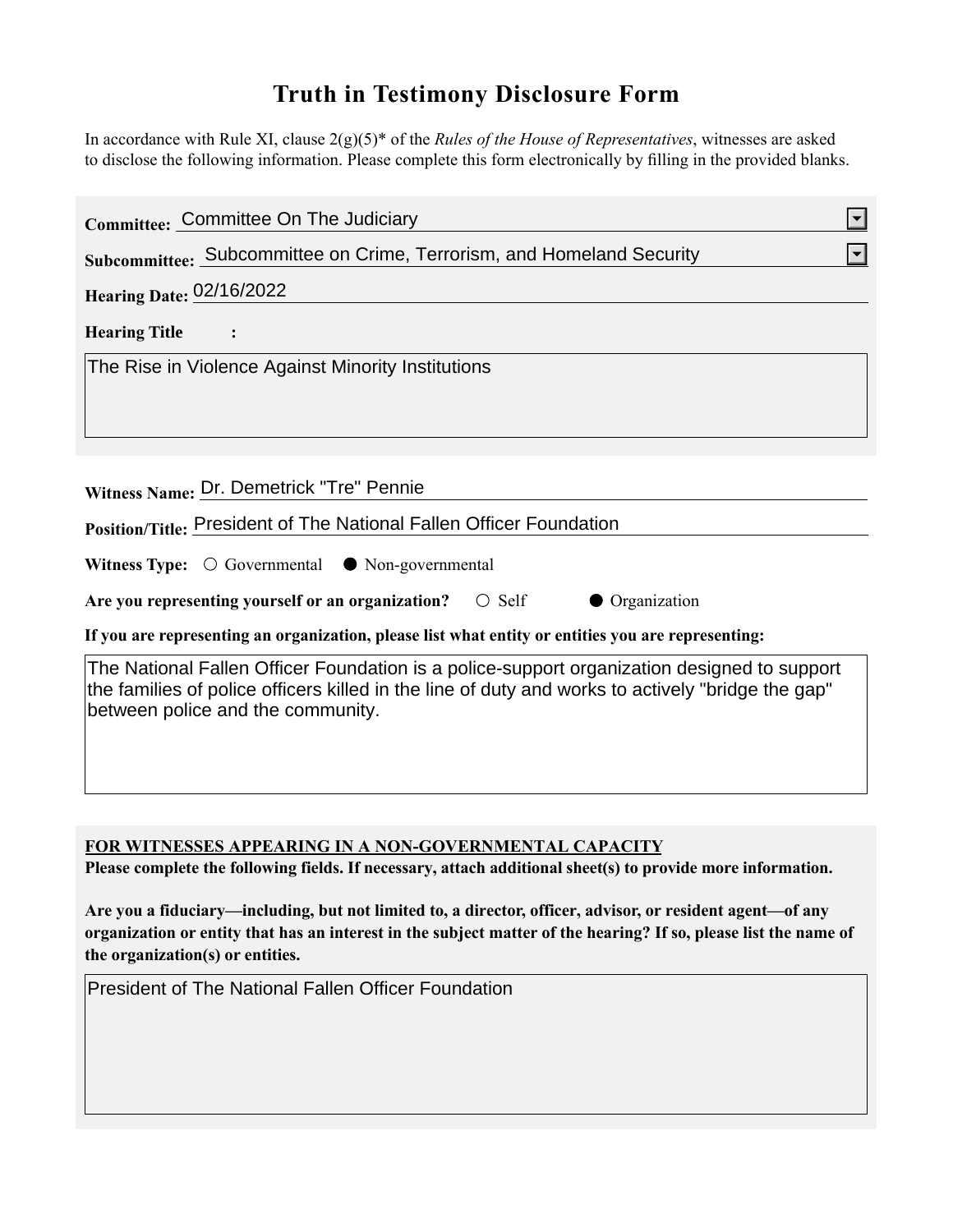**Please list any federal grants or contracts (including subgrants or subcontracts) related to the hearing's subject matter that you, the organization(s) you represent, or entities for which you serve as a fiduciary have received in the past thirty-six months from the date of the hearing. Include the source and amount of each grant or contract.** 

**None** 

**Please list any contracts, grants, or payments originating with a foreign government and related to the hearing's subject that you, the organization(s) you represent, or entities for which you serve as a fiduciary have received in the past thirty-six months from the date of the hearing. Include the amount and country of origin of each contract or payment.**  None<br>Please |<br>hearing<br>have re<br>of origi<br>None

None

## **Please complete the following fields. If necessary, attach additional sheet(s) to provide more information.**

 $\exists$  I have attached a written statement of proposed testimony.

 $\subseteq$  I have attached my curriculum vitae or biography.

**\***Rule XI, clause 2(g)(5), of the U.S. House of Representatives provides:

(5)(A) Each committee shall, to the greatest extent practicable, require witnesses who appear before it to submit in advance written statements of proposed testimony and to limit their initial presentations to the committee to brief summaries thereof.

(B) In the case of a witness appearing in a non-governmental capacity, a written statement of proposed testimony shall include— (i) a curriculum vitae; (ii) a disclosure of any Federal grants or contracts, or contracts, grants, or payments originating with a foreign government, received during the past 36 months by the witness or by an entity represented by the witness and related to the subject matter of the hearing; and (iii) a disclosure of whether the witness is a fiduciary (including, but not limited to, a director, officer, advisor, or resident agent) of any organization or entity that has an interest in the subject matter of the hearing.

(C) The disclosure referred to in subdivision (B)(iii) shall include— (i) the amount and source of each Federal grant (or subgrant thereof) or contract (or subcontract thereof) related to the subject matter of the hearing; and (ii) the amount and country of origin of any payment or contract related to the subject matter of the hearing originating with a foreign government.

(D) Such statements, with appropriate redactions to protect the privacy or security of the witness, shall be made publicly available in electronic form 24 hours before the witness appears to the extent practicable, but not later than one day after the witness appears.